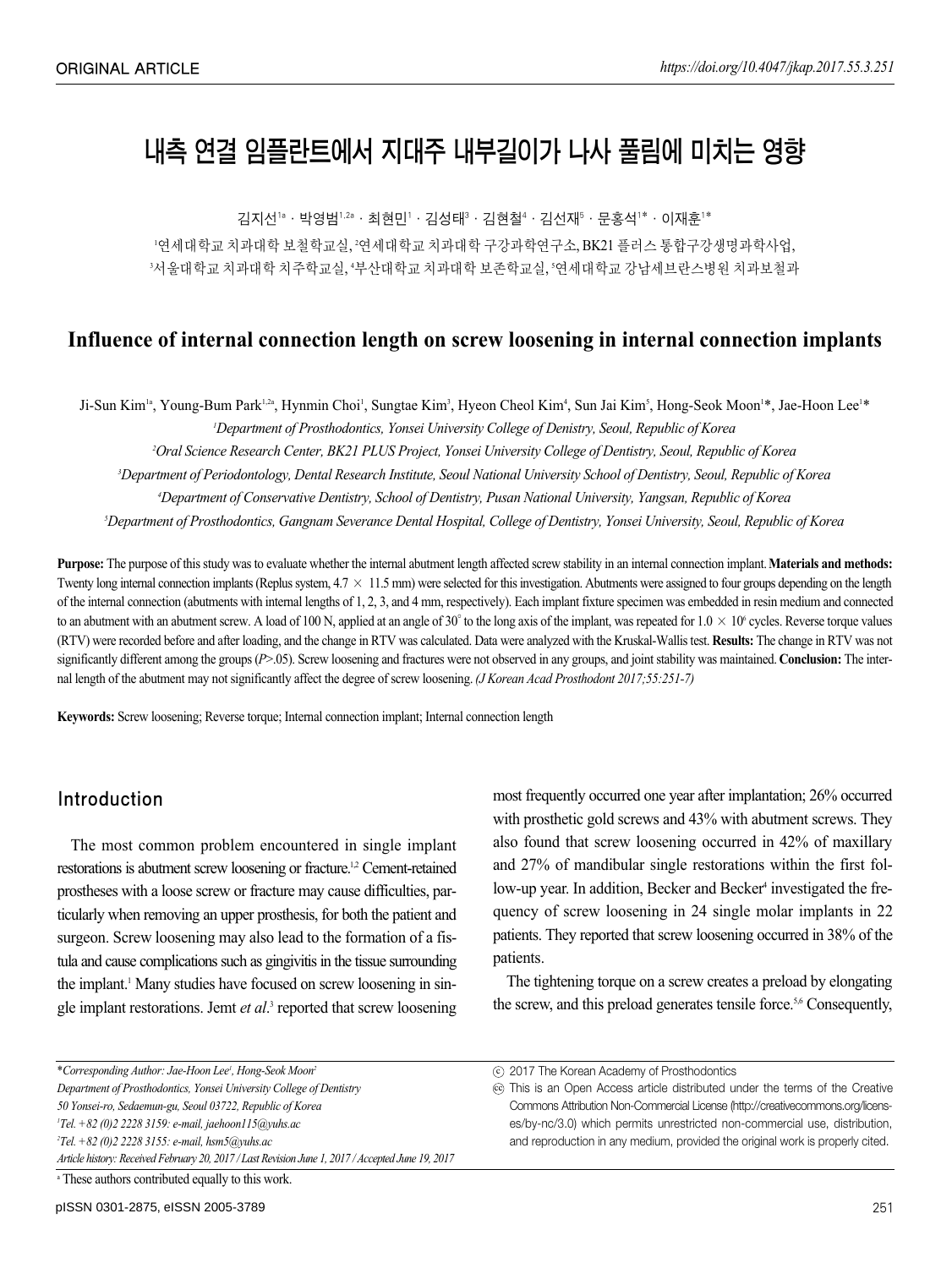traction force between the abutment and the implant fixture occurs due to the elastic recovery of a screw, and a clamping force of the same strength tightens the screw.<sup>5,6</sup> Thus, the stability of the screw joint is directly associated with the preload, and it is influenced by the chewing force, the intensity of the torque, the correct connection with the abutment, and the anti-rotation resistance force. To maintain the stability of the screw joint, the preload should be greater than the chewing force. However, it should not exceed the yield strength of the screw. The appropriate preload should reduce screw loosening by strengthening the implant-abutment connection. In contrast, when the joint-separating force is greater than the clamping force, a preload is eliminated, and thus, screw loosening occurs.5,6 The major cause of a joint-separating force is an excessive bending moment against the joint such as interference by lateral movement, inappropriate upper prosthesis or cantilever contact within the prosthesis, resulting in screw loosening. When these forces are greater than the yield strength, the screw is permanently deformed, no preload is created, and the screw loosens.<sup>5</sup> Another important mechanism that causes screw loosening is the settling effect. No surface can be perfectly smooth; thus, no two surfaces can precisely match each other and exterior force causes abrasion on the contact surfaces; consequently, micro-movement can destabilize the screw. Sakaguchi and Borgersen<sup>7</sup> reported that 2 - 10% of initial preload was reduced by the settling effect; moreover, surface roughness and strong exterior forces tended to accelerate the settling effect. Previous studies suggested that, to reduce the settling effect, the screw should be additionally tightened after the application of the initial torque. $6-9$ 

To reduce the joint-separating force, the chewing force should be applied parallel to the long axis of the implant, and the length of the cantilever should be minimized. In addition, implants that have antirotation resistant screw joints are recommended.5,6,10 An anti-rotation resistant screw joint includes a large external hexagon, a friction fit abutment, and a spline abutment. These features reduce screw loosening because correct placement of the prosthesis reduces misfits.11-14 In addition to the anti-rotation resistance force, the length of the internal or external connection can also affect screw loosening. Many studies have reported that the shape and height of the external hexagonal connection of an implant affected the rotational force that loosened the screw. Ohrnell *et al.*<sup>15</sup> reported that an external hexagonal connection must have a minimum height of 1.2 mm to resist the rotation force. Cibirka *et al*.<sup>16</sup> reported that the vertical height of an external hexagonal connection implant had a greater effect on screw loosening than the shape of the implant. However, no studies have reported on whether the internal connection length of the abutment of an internal connection implant had an effect on screw loosening.

Thus, the objective of this study was to compare and analyze the

effects of different lengths of internal connections on the stability of a screw joint by evaluating differences in the removal torque. For this study, we used a long internal tube-in-tube connection type for the internal connection implant. It has been reported that this type of connection facilitates the correct loading of prosthesis, and it can effectively lower the rotational center of the abutment. Furthermore, it shows stronger flexural strength in the implant-abutment connection than other types of implants.17-19 Therefore, we hypothesized that the length of this type of internal connection implant would have an influence on the flexural strength or anti-rotation resistance of a screw joint. The null hypothesis was that the internal connection length would not be associated with screw loosening.

## Materials and methods

## **Specimen fixation**

The implant fixture (Replus system, Implant Direct, Calabasas, CA, USA) was embedded in a circular resin housing made with clear resin (Orthodontic resin, Dentsply International, New York, NY, USA) and a surveyor (Ney Dental International, Bloomfield, CT, USA) (Fig. 1, Fig. 2). It was positioned to maintain a  $30^\circ$  angle to applied force. In addition, the implant fixture was embedded to ensure a lever arm length of 12 mm, which would allow the bending moment to occur (Fig. 3).



**Fig. 1.**Internal connection dental implant system. (A) From the left, abutments with internal lengths of 1, 2, 3, and 4 mm (a, b, c, and d, respectively); the abutment comprised double lobes, including an upper lobe and a lower lobe, (B) Longitudinal and cross sectional views of the implant fixture complex.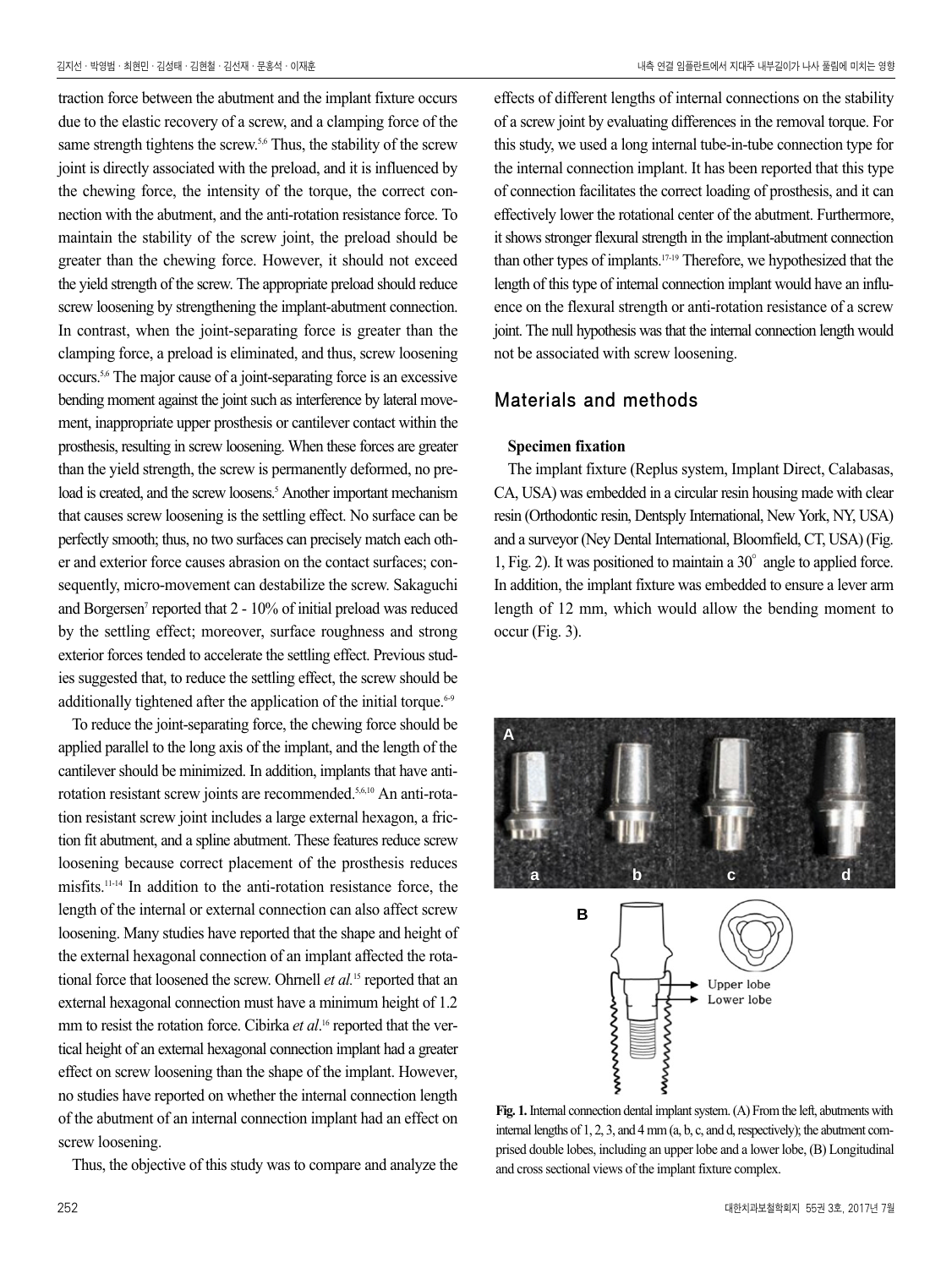

**Fig. 2.**Implant crown fabrication. Crowns were cast with Ni-Cr; all crowns were of one size. A hole was made in the crown to measure the removal torque value of each specimen.



Fig. 3. Crown refinement and fixation. (A) Schematic diagram of implant crown and loading direction (red arrows). (B) Schematic diagram of implant assembly embedded in clear resin. It was fixed at a 30�angle to the long axis of the implant.

#### **Measurement of the initial removal torque**

To measure the initial removal torque, the screw was rotated clockwise to 30 Ncm, according to the manufacturer's instructions, with a digital torque gauge (Model MGT-12, Mark 10 Corp., New York, NY, USA). After 10 minutes, it was again rotated clockwise. After five min, the initial removal torque was measured with the same torque gauge, and this measurement was recorded. The screw was tightened and loosened three times, respectively, for each specimen. The average of the three removal torques was used as the initial removal torque.

#### **Repeated loads**

A fatigue testing machine (dental chewing simulator, R&B, Inc., Daejeon, Korea) powered by compressed air applied an appropriate load onto the embedded specimen, with a dead weight as the load. A globe with a diameter of 4 mm was attached to the bottom of the weight, which contacted the specimen. Then, a load was applied to an area 4 mm away from the center of the crown in order to reproduce an eccentric occlusion force. To increase the bending movement, the load was applied counterclockwise. The load force was set at 0 - 100 N, similar to that of the average chewing force for humans; the number of chewing functions was set at  $1.0 \times 10^6$  (average number of chewing functions per year); and the cycle was set at 2 Hz.20-23 After every 50,000 chewing functions, the machine was stopped, and the loosening and flexure status of the specimen were observed.

#### **Measurement of the removal torque after the load application**

After  $1.0 \times 10^6$  repeats of the chewing function, the implant fixture and upper structures were firmly fixed, and the removal torque was measured with the same torque gauge. Then, this measurement was compared with the initial removal torque, and the difference was recorded.

### **Statistical analysis**

The Kruskal-Wallis test, a non-parametric method, was performed with SPSS software (ver. 17.0, SPSS, Inc., Chicago, IL, USA) to compare the changes in the removal torque before and after the load among the four groups. The association between the internal connection length and the change in the removal torque was also analyzed.

#### **Scanning electron microscopy (SEM) analysis**

SEM (Model S-3000, Hitachi, Tokyo, Japan) was used to examine the surface of the abutment screw and the internal connection of the abutment. The changes in the abutment screw and the surface of the internal abutment connection after the load was applied were evaluated.

## **Results**

#### **Change in the removal torque**

The average removal torques measured before and after the load are shown in Table 1. The Kruskal-Wallis test was used to evaluate the association between the length of the internal abutment connection and the change in the removal torque. The change in the average removal torque varied between the groups, but not significantly  $(P > .05)$  (Table 1 and Fig. 4). No specimen showed complete screw loosening or flexure, and the removal torque after the load was greater than 20 Ncm in all specimens. The initial removal torque was about 80 - 90% of the applied torque, and slightly differed with different screws.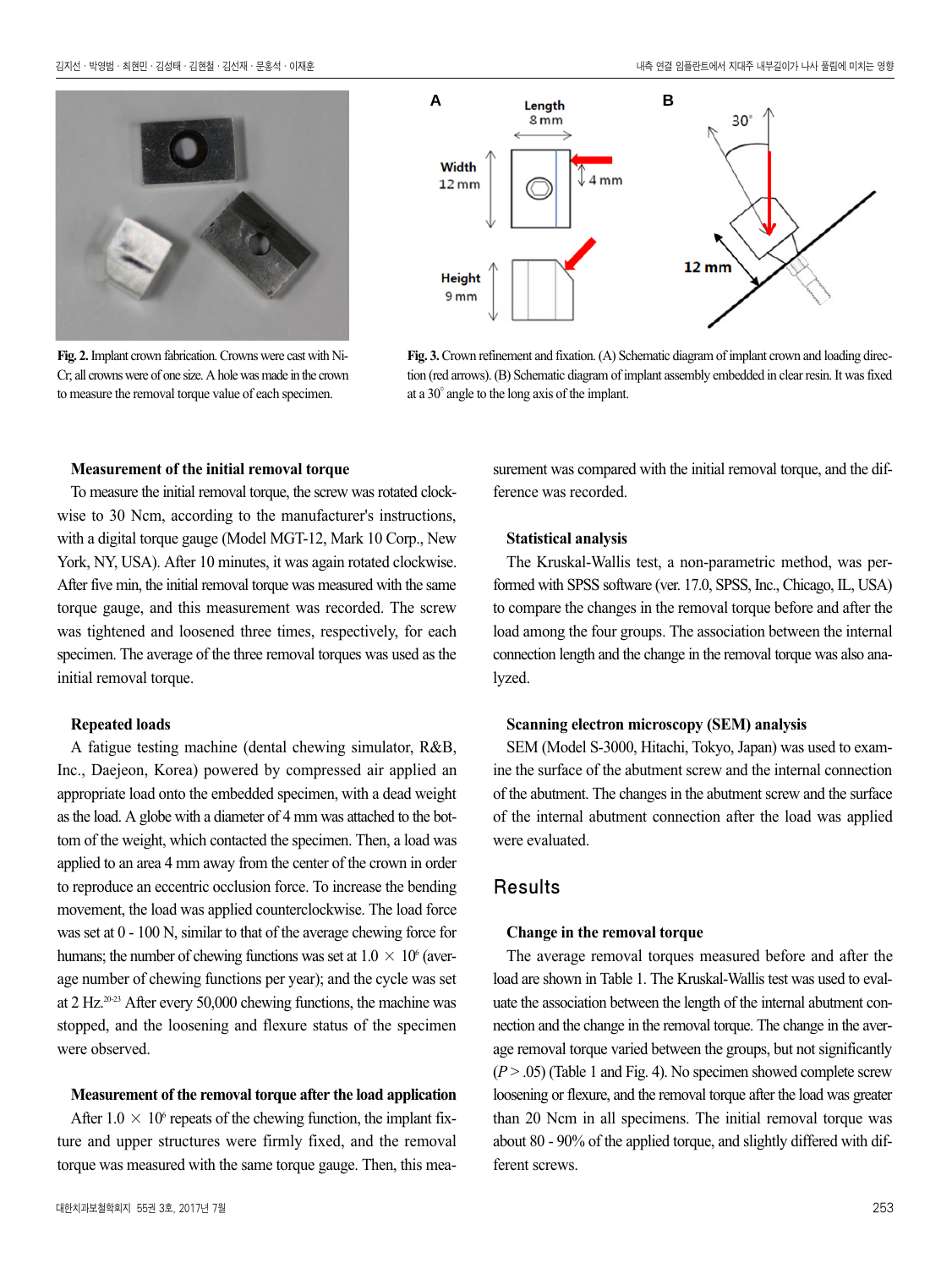|  | Table 1. Initial reverse torque value (RTV), post loading RTV, and the difference between the initial and post loading RTVs |  |
|--|-----------------------------------------------------------------------------------------------------------------------------|--|
|--|-----------------------------------------------------------------------------------------------------------------------------|--|

| Specimen no.   | $\overline{P}$<br><b>Initial RTV</b> | Mean (SD) initial RTV | Post loading RTV | $\circ$<br>Mean (SD) post | RTV differences |
|----------------|--------------------------------------|-----------------------|------------------|---------------------------|-----------------|
|                | (Ncm)                                | (Ncm)                 | (Ncm)            | loading RTV               | (Ncm)           |
| Group A (1 mm) |                                      |                       |                  |                           |                 |
| 1              | 24.0                                 |                       | 20.5             |                           | $-3.5$          |
| $\sqrt{2}$     | 26.4                                 |                       | 20.6             |                           | $-5.8$          |
| $\mathfrak{Z}$ | 25.5                                 | 25.7(1.0)             | 24.5             | 22.4(1.8)                 | $-1.0\,$        |
| $\overline{4}$ | 26.0                                 |                       | 23.7             |                           | $-2.3$          |
| 5              | 26.4                                 |                       | 22.9             |                           | $-3.5$          |
| Group B (2 mm) |                                      |                       |                  |                           |                 |
| 1              | 24.4                                 |                       | 20.8             |                           | $-3.6$          |
| $\sqrt{2}$     | 24.2                                 |                       | 22.3             |                           | $-1.9$          |
| 3              | 24.4                                 | 25.3(1.4)             | 22.1             | 22.7(2.1)                 | $-2.3$          |
| $\overline{4}$ | 25.7                                 |                       | 22.3             |                           | $-3.4$          |
| 5              | 27.6                                 |                       | 26.3             |                           | $-1.3$          |
| Group C (3 mm) |                                      |                       |                  |                           |                 |
| 1              | 26.0                                 |                       | 24.7             |                           | $-1.3$          |
| $\sqrt{2}$     | 24.0                                 |                       | 21.7             |                           | $-2.7$          |
| 3              | 25.4                                 | 25.3(0.9)             | 23.7             | 23.6(1.2)                 | $-1.7$          |
| $\overline{4}$ | 26.3                                 |                       | 23.1             |                           | $-3.2$          |
| 5              | 24.8                                 |                       | 24.6             |                           | $-0.2$          |
| Group D (4 mm) |                                      |                       |                  |                           |                 |
| 1              | 24.5                                 |                       | 24.3             |                           | $-0.2$          |
| $\sqrt{2}$     | 24.6                                 |                       | 22.3             |                           | $-2.3$          |
| 3              | 24.5                                 | 24.8(1.2)             | 24.7             | 23.5(1.6)                 | $-0.8$          |
| 4              | 23.5                                 |                       | 21.2             |                           | $-2.3$          |
| 5              | 26.8                                 |                       | 24.9             |                           | $-1.9$          |







**Fig. 5.** SEM images of abutment screw surfaces ( $\times$  200 original magnification). (A) Ti alloy abutment screw into 1 mm internal abutment, (B) Ti alloy abutment screw into 2 mm internal abutment, (C) Ti alloy abutment screw into 3 mm internal abutment, (D) Ti alloy abutment screw into 4 mm internal abutment.

### **SEM analysis**

The surfaces of the abutment screws in all four groups showed slight damage due to the load application. However, no abutment screws showed bending, severe abrasion, or fracture (Fig. 5). The internal abutment connection in group B, C and D was damaged only in the lower lobe (Fig. 6).

The images show the Ti alloy abutment screw inside an internal abutment. The group A,B,C and D represent different lengths of internal abutment connections (see Fig. 1A).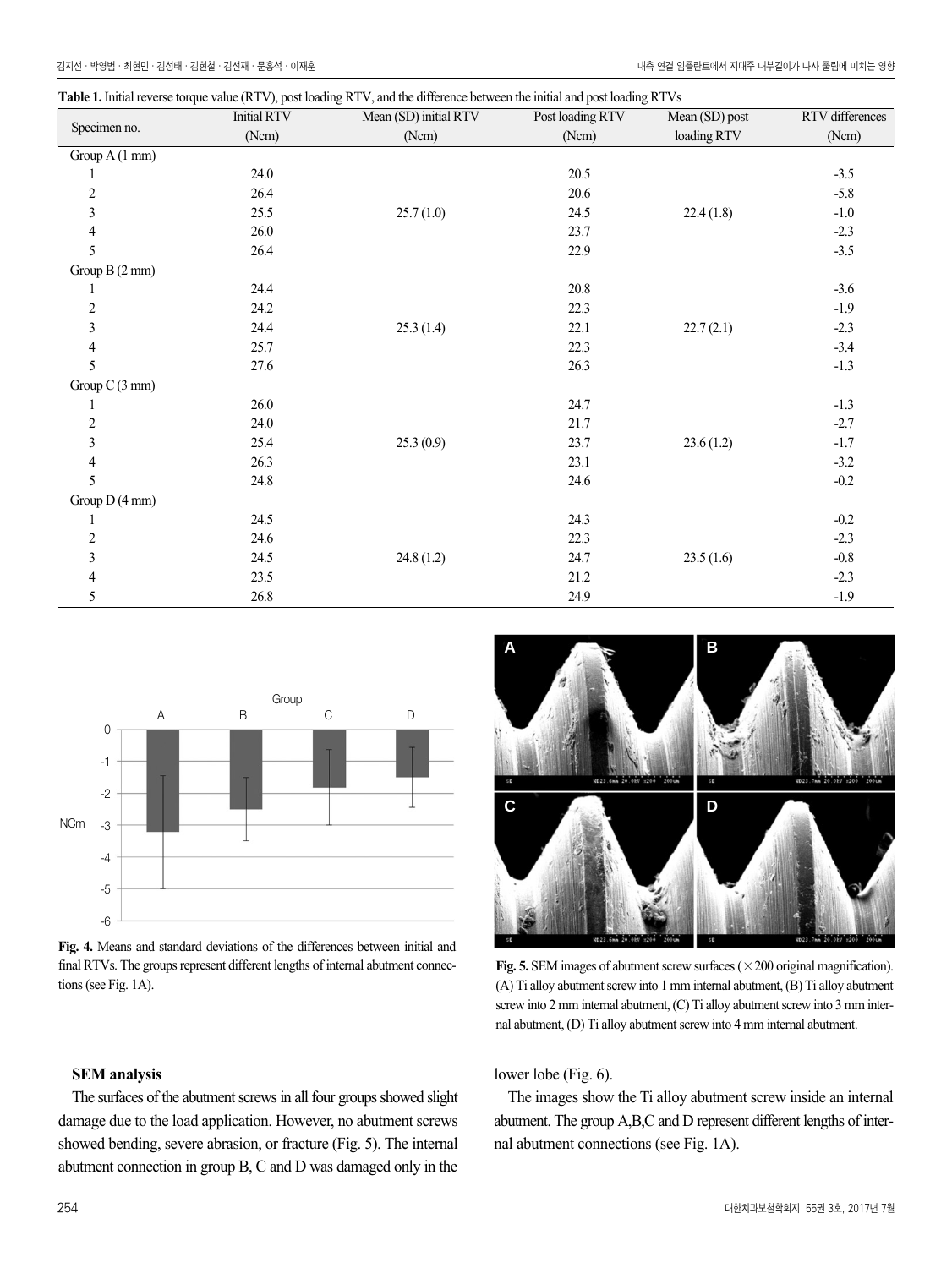

**Fig. 6.** SEM images of internal abutment connection surfaces ( $\times$  150 original magnification). (A) The lobe surface of a 1 mm internal abutment, no damage was observed; (B) upper lobe and lower lobe surfaces of a 2 mm internal abutment, upper lobe showed some damage, and the lower lobe showed significant damage and scratches; (C) lower lobe surface of a 3 mm internal abutment was more scratched than the upper lobe; (D) lower lobe surface of a 4 mm internal abutment showed significant scratch marks compared to other surfaces.

## Discussion

A joint-separating force that is greater than the clamping force can cause screw loosening due to loss of the preload. External forces which can cause loss of the preload include contacts made during lateral, anterior, and non-functional movements or poor-fitting prostheses.<sup>6,16</sup> Therefore, the purpose of screw tightening is to create sufficient clamping force, and it must provide a maximum preload under the fatigue limit. In this study, a torque of 30 Ncm was applied, according to the manufacturer's recommendation; then, 10 minutes later, the abutment screw was tightened again with the initial torque. This was suggested by Siamos *et al.*,<sup>9</sup> to provide a maximum preload, because they found that the initial torque lost 2 - 10% of the preload due to the settling effect. It was assumed that the initial torque removal (after the tightening) would differ among the screws.

From the result of the present study, it was found that the initial torque removal value was 80 - 90% of the initial torque. This decrease was most likely due to the loss of the preload due to the settling effect. This might be explained by differences in the implant system, the material used in the screw, or the manufacturing process, which might confer different features to individual screws of the same implant system.20,22

The implant used in this study had an internal abutment length of 4 mm with a three-lobe form. This allowed correct abutment joining, and the long internal connection increased the stability of the

screw joining.<sup>24</sup> Steinebrunner *et al.*<sup>19</sup> reported that the tube connection implant with a long internal length was more advantageous than the external or internal connection implant in terms of its flexure strength and durability. They noted that, from a mechanical engineering point of view, when the ratio of the internal diameter of the tube to the internal length of the joint was greater than 1.4, the implant fixture would be stable. The long internal connection implant satisfies this requirement, and prevents screw loosening by minimizing micromovements. In this study, this assumption was tested by investigating whether the internal length affected the degree of screw loosening or the change in the removal torque after the load application. However, no significant differences among different internal abutment lengths were identified. However, average removal torque decreased with decreases in the internal length and this may be related to the ratio of the tube diameter to the internal length of the joint. When the ratio was 1.4 or more and the internal length of the abutment was 4 mm, stability was observed under repetitive loads. Although the abutments with a ratio below 1.4 showed an average decrease in the removal torque, the average decrease was 3 Ncm or less after load application; this indicated that the screw joint was stable under the conditions tested in this study. No specimen showed complete screw loosening or flexure. Nearly all specimens maintained 80% or more of their initial removal torque and stability at the joint between the implant abutment and the fixture.

Based on these results, it is reasonable to assume that mechanical resistance due to the rotation resistance form of the upper section and the shape of the implant abutment screw may have more influence than internal length on the stability of the implant abutment and fixture. Wiskott *et al*. <sup>13</sup> investigated the fatigue strength in the Replace select system, and reported that the rotation resistance form not provide mechanical resistance. In this study, the SEM analysis revealed that there was no resistance to rotational torque in the upper lobes, but considerable abrasion occurred in the lower lobes. This indicated that there was mechanical resistance in the lower lobe. Piermatti *et al.*<sup>25</sup> studied the shape of the implant abutment screw and the stability of the connection; they reported that the torque decreased when a thicker, special form of screw was used. In this study, we used screws with a thread of 2.0 mm and a long upper part with a thickness of 2.5 mm; this could have stabilized the connection between the implant abutment and the fixture, and thus, prevented differences in the removal torques.

We also found that the average difference in the removal torque decreased with decreases in the length of the internal connection, but not significantly. In addition, any complete screw loosening or flexure was not found. This suggested that the residual torque could maintain the implant system for a long time in clinical prac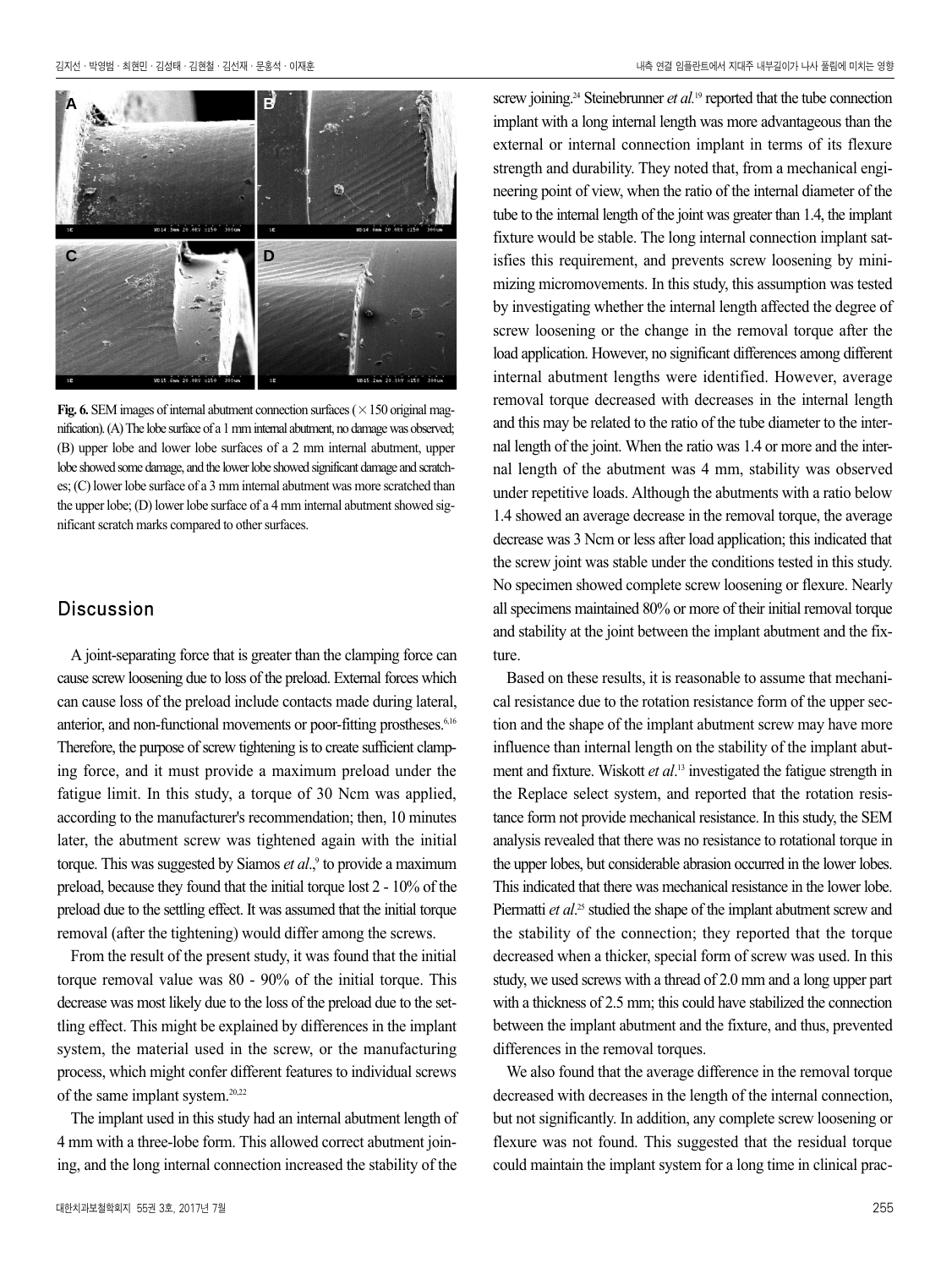tice. Consequently, we concluded that the length of an internal connection implant would not significantly influence the flexural strength or anti-rotation resistance of a screw joint. Thus, the commercial availability of shorter internal abutments would be useful. An abutment with a shorter internal length would facilitate the prosthetic process and the maintenance of implant stability, particularly when the implant has to be removed and adjusted to a more favorable implant direction. The use of a thick, long screw may also facilitate maintaining the stability of an implant system. Our results are based on only five specimens per group. Long term studies with more specimens would enable a determination of the threshold value of the torque at which complete screw loosening occurs.

## Conclusion

Within the limitation of study, no complete screw loosening or flexure was observed in any groups; the stability of the implant system was maintained with all abutment lengths tested and therefore, there was no significant effect of the abutment length on the degree of screw loosening.

## ORCID

Young-Bum Park *https://orcid.org/0000-0003-4177-1947* Hyunmin Choi *https://orcid.org/0000-0002-9479-3587* Jae-Hoon Lee *https://orcid.org/0000-0003-2281-8885*

## References

- 1. Goodacre CJ, Kan JY, Rungcharassaeng K. Clinical complications of osseointegrated implants. J Prosthet Dent 1999;81:537- 52.
- 2. Pjetursson BE, Brägger U, Lang NP, Zwahlen M. Comparison of survival and complication rates of tooth-supported fixed dental prostheses (FDPs) and implant-supported FDPs and single crowns (SCs). Clin Oral Implants Res 2007;18:97-113.
- 3. Jemt T, Laney WR, Harris D, Henry PJ, Krogh PH Jr, Polizzi G, Zarb GA, Herrmann I. Osseointegrated implants for single tooth replacement: a 1-year report from a multicenter prospective study. Int J Oral Maxillofac Implants 1991;6:29-36.
- 4. Becker W, Becker BE. Replacement of maxillary and mandibular molars with single endosseous implant restorations: a retrospective study. J Prosthet Dent 1995;74:51-5.
- 5. McGlumphy EA, Mendel DA, Holloway JA. Implant screw mechanics. Dent Clin North Am 1998;42:71-89.
- 6. Winkler S, Ring K, Ring JD, Boberick KG. Implant screw mechanics and the settling effect: overview. J Oral Implantol 2003;29:242-5.
- 7. Sakaguchi RL, Borgersen SE. Nonlinear contact analysis of preload in dental implant screws. Int J Oral Maxillofac Implants 1995;10:295-302.
- 8. Haack JE, Sakaguchi RL, Sun T, Coffey JP. Elongation and preload stress in dental implant abutment screws. Int J Oral Maxillofac Implants 1995;10:529-36.
- 9. Siamos G, Winkler S, Boberick KG. Relationship between implant preload and screw loosening on implant-supported prostheses. J Oral Implantol 2002;28:67-73.
- 10. Cavazos E, Bell FA. Preventing loosening of implant abutment screws. J Prosthet Dent 1996;75:566-9.
- 11. Aboyoussef H, Weiner S, Ehrenberg D. Effect of an antirotation resistance form on screw loosening for single implant-supported crowns. J Prosthet Dent 2000;83:450-5.
- 12. Binon PP. The spline implant: design, engineering, and evaluation. Int J Prosthodont 1996;9:419-33.
- 13. Wiskott HW, Jaquet R, Scherrer SS, Belser UC. Resistance of internal-connection implant connectors under rotational fatigue loading. Int J Oral Maxillofac Implants 2007;22:249-57.
- 14. Dixon DL, Breeding LC, Sadler JP, McKay ML. Comparison of screw loosening, rotation, and deflection among three implant designs. J Prosthet Dent 1995;74:270-8.
- 15. Ohrnell LO, Hirsch JM, Ericsson I, Brånemark PI. Single-tooth rehabilitation using osseointegration. A modified surgical and prosthodontic approach. Quintessence Int 1988;19:871-6.
- 16. Cibirka RM, Nelson SK, Lang BR, Rueggeberg FA. Examination of the implant-abutment interface after fatigue testing. J Prosthet Dent 2001;85:268-75.
- 17. Bambini F, Lo Muzio L, Procaccini M. Retrospective analysis of the influence of abutment structure design on the success of implant unit. A 3-year controlled follow-up study. Clin Oral Implants Res 2001;12:319-24.
- 18. McGlumphy EA, Robinson DM, Mendel DA. Implant superstructures: a comparison of ultimate failure force. Int J Oral Maxillofac Implants 1992;7:35-9.
- 19. Steinebrunner L, Wolfart S, Ludwig K, Kern M. Implantabutment interface design affects fatigue and fracture strength of implants. Clin Oral Implants Res 2008;19:1276-84.
- 20. Khraisat A, Hashimoto A, Nomura S, Miyakawa O. Effect of lateral cyclic loading on abutment screw loosening of an external hexagon implant system. J Prosthet Dent 2004;91:326-34.
- 21. Wiskott HW, Nicholls JI, Belser UC. Stress fatigue: basic principles and prosthodontic implications. Int J Prosthodont 1995;8:105-16.
- 22. Tsuge T, Hagiwara Y. Influence of lateral-oblique cyclic loading on abutment screw loosening of internal and external hexagon implants. Dent Mater J 2009;28:373-81.
- 23. Gibbs CH, Mahan PE, Mauderli A, Lundeen HC, Walsh EK. Limits of human bite strength. J Prosthet Dent 1986;56:226-9.
- 24. Lang LA, Wang RF, May KB. The influence of abutment screw tightening on screw joint configuration. J Prosthet Dent 2002;87:74-9.
- 25. Piermatti J, Yousef H, Luke A, Mahevich R, Weiner S. An in vitro analysis of implant screw torque loss with external hex and internal connection implant systems. Implant Dent 2006;15:427- 35.